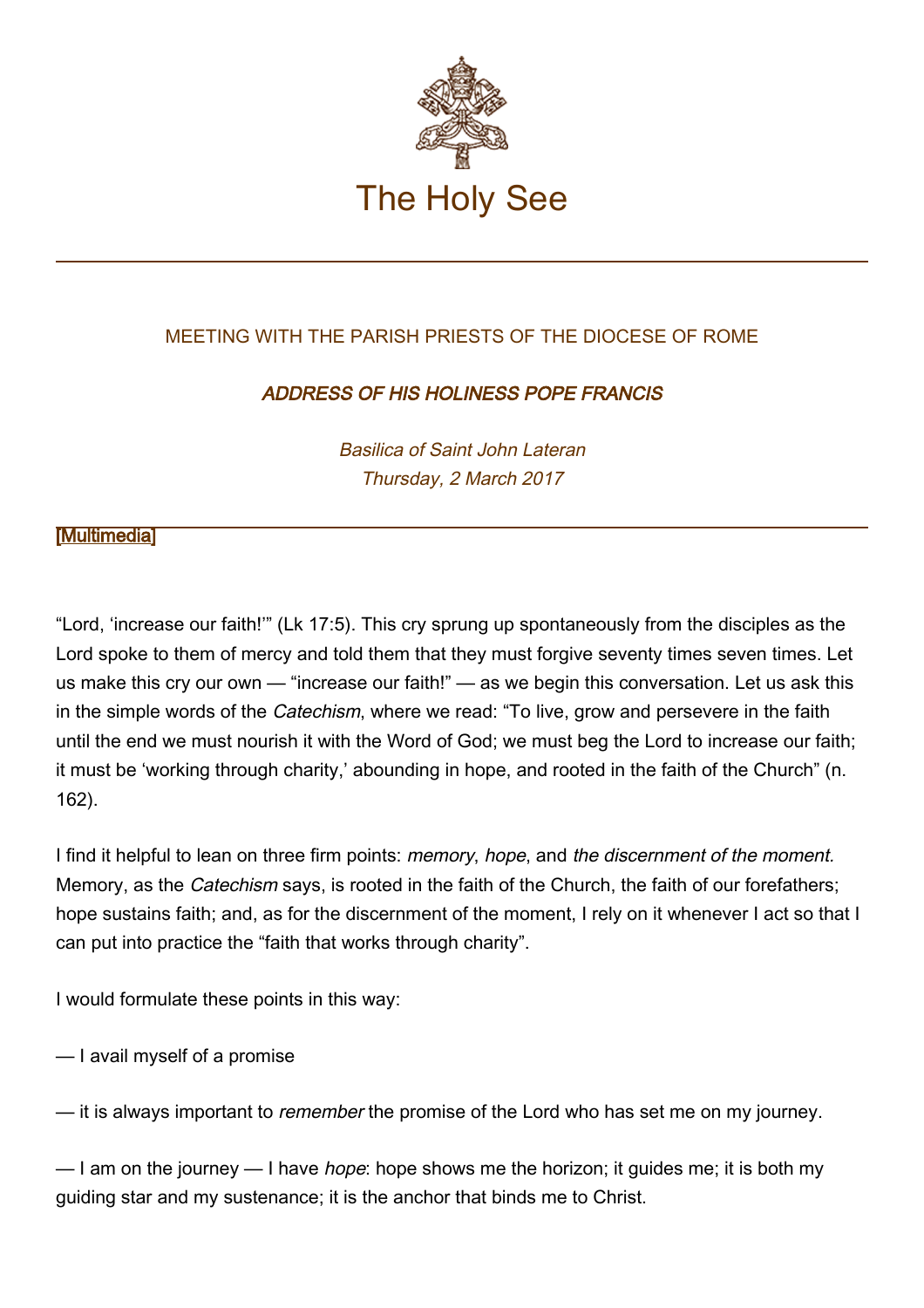— And, each time I reach a crossroads, I must discern a concrete good, a step forward in the love I am called to give and in the way the Lord wants me to give it.

Remembering graces received in the past gives our faith the solidity of the incarnation; it places it within history, the history of the faith of our forefathers, who "died in faith, not having received what was promised, but having seen it and greeted it from afar" (Heb 11:13). (1) Thus, "since we are surrounded by so great a cloud of witnesses", let us look in the direction that they look and keep "looking to Jesus the pioneer and perfecter of faith" (Heb 12:1-2).

Hope, for its part, is what opens faith to the surprises God has in store for us. Our God is always bigger than anything we can think of or imagine Him to be; of everything that belongs to Him and His way of acting in history. The openness of hope gives our faith freshness and a clear horizon. It is not the opening of a chimerical imagination that projects our fantasies and selfish desires, but rather an opening that provokes us to see the debasement of Jesus, "who for the joy that was set before him endured the cross, despising the shame, and is seated at the right hand of the throne of God" (Heb 12:2). Paradoxically, the hope that attracts does not place before us an image of the transfigured Lord, but rather an image of shame. "I will draw all men to myself" (Jn 12:32). It is the Lord's total self-giving on the cross that attracts us because it reveals the possibility of being more authentic. It is the humiliation of one who does not hoard God's promises for himself but, like a true testator, passes on the torch of the inheritance to His sons: "For where a will is involved, the death of the one who made it must be established" (Heb 9:16).

Finally, discernment is that which makes faith concrete; that which makes faith work through love (cf. Gal 5:6), that which permits us to give credible testimony: "I, by my works, will show you my faith" (Jas 2:18). Discernment, above all, looks to what is pleasing to our Father, "who sees in secret" (Mt 6:4, 6) and does not look at models of perfection according to cultural paradigms. Discernment is "of the moment" because, like Mary at Cana, it is attentive to the good of one's neighbour so that the Lord can anticipate "his hour"; the Lord who "skips" the Sabbath so He can put a paralyzed man back on his feet. The discernment of the opportune moment (kairos) is fundamentally rich in memory and hope: by remembering with love, it directs our gaze with clarity to that which better guides us to the Promise.

And that which better guides me is always tied to the cross: to the giving up of my will; to the interior drama of "not as I will, but as thou wilt" (Mt 26:39) which places me in the hands of the Father, and does so in a way that it is He who guides my life.

### Growing in faith

I would like to return for a moment to the theme of "growth". If you go back and attentively read [Evangelii Gaudium](http://w2.vatican.va/content/francesco/en/apost_exhortations/documents/papa-francesco_esortazione-ap_20131124_evangelii-gaudium.html) — a programmatic document — you will see that it always speaks of "growth" and "maturation" both in faith and love, in solidarity and in the understanding of the Word.(2)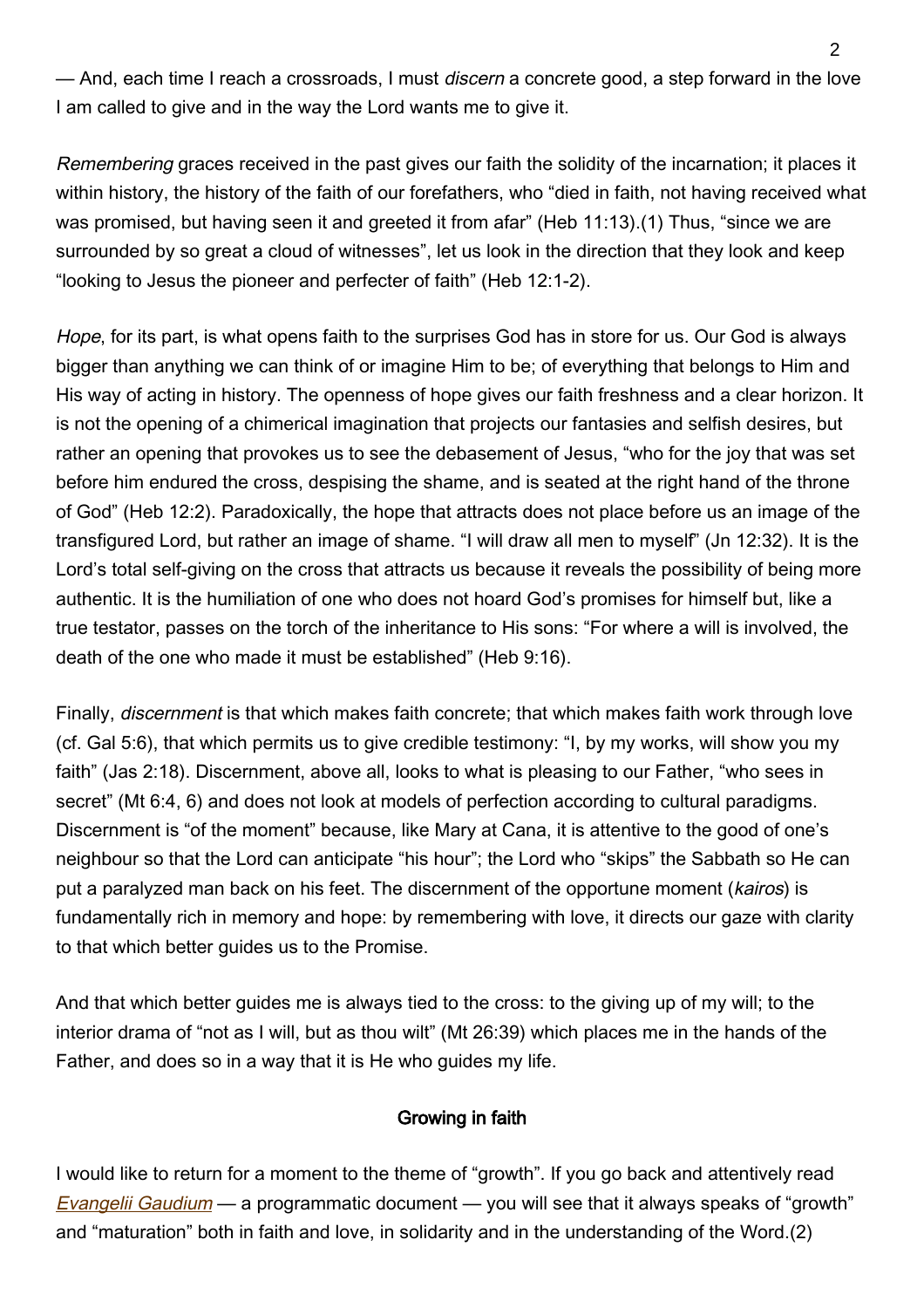[Evangelii Gaudium](http://w2.vatican.va/content/francesco/en/apost_exhortations/documents/papa-francesco_esortazione-ap_20131124_evangelii-gaudium.html) has a positive dynamic. "The Lord's missionary mandate includes a call to growth in faith: 'teaching them to observe all that I have commanded you' (Mt 28:20). Hence it is clear that the first proclamation also calls for ongoing formation and maturation" (n. 160).

This is what I would emphasize: a journey of formation and maturation in faith. Taking this seriously means "it would not be right to see this call to growth exclusively or primarily in terms of doctrinal formation" (n. 161). Growth in faith takes place by encountering the Lord over the course of one's life. These encounters are to be kept in memory as a treasure; they constitute a living faith within a personal history of salvation.

Our experience of these encounters is that of incomplete fullness. Incomplete, because we have to keep walking; full, because in all things human and divine, the whole is found in each individual part.(3) This continual maturation pertains as much to the disciple as to the missionary, as much to the seminarian as to the priest or bishop. In short, it is that virtuous circle referred to in the Aparecida Document which coined the term "missionary disciples".

## The firm point of the Cross

When I speak of a firm point or a "pivot point", the most helpful image is that of a basketball player who plants his foot firmly on the court to make a pivot point as he maneuvers his body to protect the basketball, to find someone to pass to, or to make a break and run for the basket. For us, that pivot foot planted firmly on the court is the Cross of Christ. There is a phrase inscribed on the wall of the chapel at the San Miguel House for Spiritual Exercises in Buenos Aires that says: "The Cross stays firmly planted while the world turns" (Stat crux dum volvitur orbis), the motto of Saint Bruno and the Carthusians. After recognizing this, one moves, protecting the ball, hoping to make a basket, looking for someone to pass to.

Faith — progress and growth in faith — is always rooted in the Cross: "it pleased God through the folly of what we preach to save those who believe"; that is, the proclamation of "Christ crucified, a stumbling block to Jews and folly to Gentiles" (1 Cor 1:21-23). Therefore, as we read in the Letter to the Hebrews, "looking to Jesus the pioneer and perfecter of our faith", we live and move by holding firm to our memories — remembering the "great cloud of witnesses" — while we "run with perseverance the race that is set before us", discerning the temptations against faith, "so that you may not grow weary or fainthearted" (cf. Heb 12:1-3).

### A Deuteronomic memory

In *[Evangelii Gaudium](http://w2.vatican.va/content/francesco/en/apost_exhortations/documents/papa-francesco_esortazione-ap_20131124_evangelii-gaudium.html)* I wanted to emphasize the dimension of faith we call "Deuteronomic", analogous to the memory of the people of Israel: "The joy of evangelizing always arises from grateful remembrance: it is a grace which we constantly need to implore. The apostles never forgot the moment when Jesus touched their hearts: 'It was about four o'clock in the afternoon' (Jn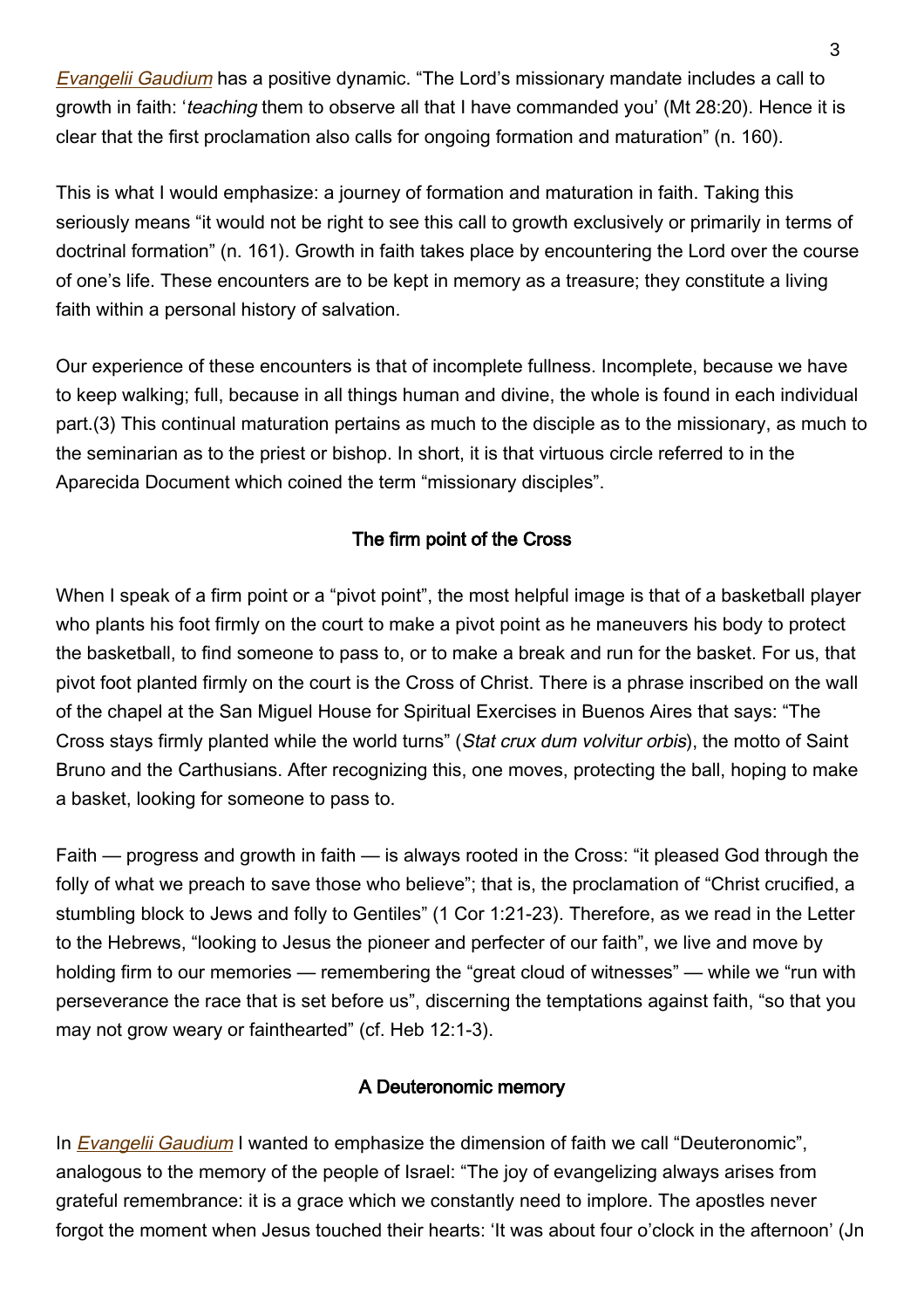1:39)" (n. 13). Some in that "'great cloud of witnesses' ... we recall with great joy: 'Remember your leaders, those who spoke to you the word of God' (Heb 13:7). Some of them were ordinary people who were close to us and introduced us to the life of faith: 'I am reminded of your sincere faith, a faith that dwelt first in your grandmother Lois and your mother Eunice' (2 Tim 1:5). The believer is essentially 'one who remembers" (ibid.).

Faith is fed and nourished by memory, the memory of the Covenant that the Lord made with us. He is the God of our fathers and grandfathers. He is not a "last-minute God" or a God with no family history, or a God who, in responding to every new paradigm, has to throw out the precedents because they are old and ridiculous. A family history is never a "fleeting fashion". The clothing and hats of our grandparents might look old, and the photographs faded, but the affection and courage of our ancestors, who spent themselves so that we could exist and have what we have, are a flame that burns in every noble heart.

Let us never forget that progressing in faith is never merely a sheer act of the will to believe more strongly from now on; it is also an exercise of returning with our memory to fundamental graces. It is possible to "progress by going backwards", by searching out once again the treasures and experiences that have been forgotten but which nevertheless very often contain keys for understanding the present. This is truly a "revolutionary" thing: to go back to our roots. The clearer our memory of the past, the clearer the future appears to us, because in this way we can see the road that is really new and distinguish it from the roads that have already been taken but that led us nowhere. Faith increases by remembering, by connecting things with a history that has really been lived by our fathers and all the People of God: the entire Church.

For this reason, the Eucharist is the Memorial of our faith, that which situates us again and again each day in the fundamental event of our salvation; in the Passion, Death, and Resurrection of the Lord, the centre and pivot point of our faith. To return constantly to this Memorial — to actualize it in the Sacrament that sustains us throughout life — this is what it means to progress in faith. As Saint Albert Hurtado said: "The Mass is my life and my life is a continual Mass".(4)

If I want to go into the wellspring of memory, it always helps me to reread a passage from the prophet Jeremiah and another from Hosea in which they speak to us of how the Lord remembers his People. For Jeremiah, the Lord remembers his People as a beloved bride of his youth, who later was unfaithful to him: "I remember" — He says to Israel — "the devotion of your youth, your love as a bride, how you followed me in the wilderness.... Israel was holy to the Lord" (Jer 2:2-3).

The Lord reprimands his people for their infidelity, which is shown in a poor choice: "for my people have committed two evils: they have forsaken me, the fountain of living waters, and hewed out cisterns for themselves, broken cisterns, that can hold no water.... But you said, 'It is hopeless, for I have loved strangers and after them I will go'" (2:13, 25).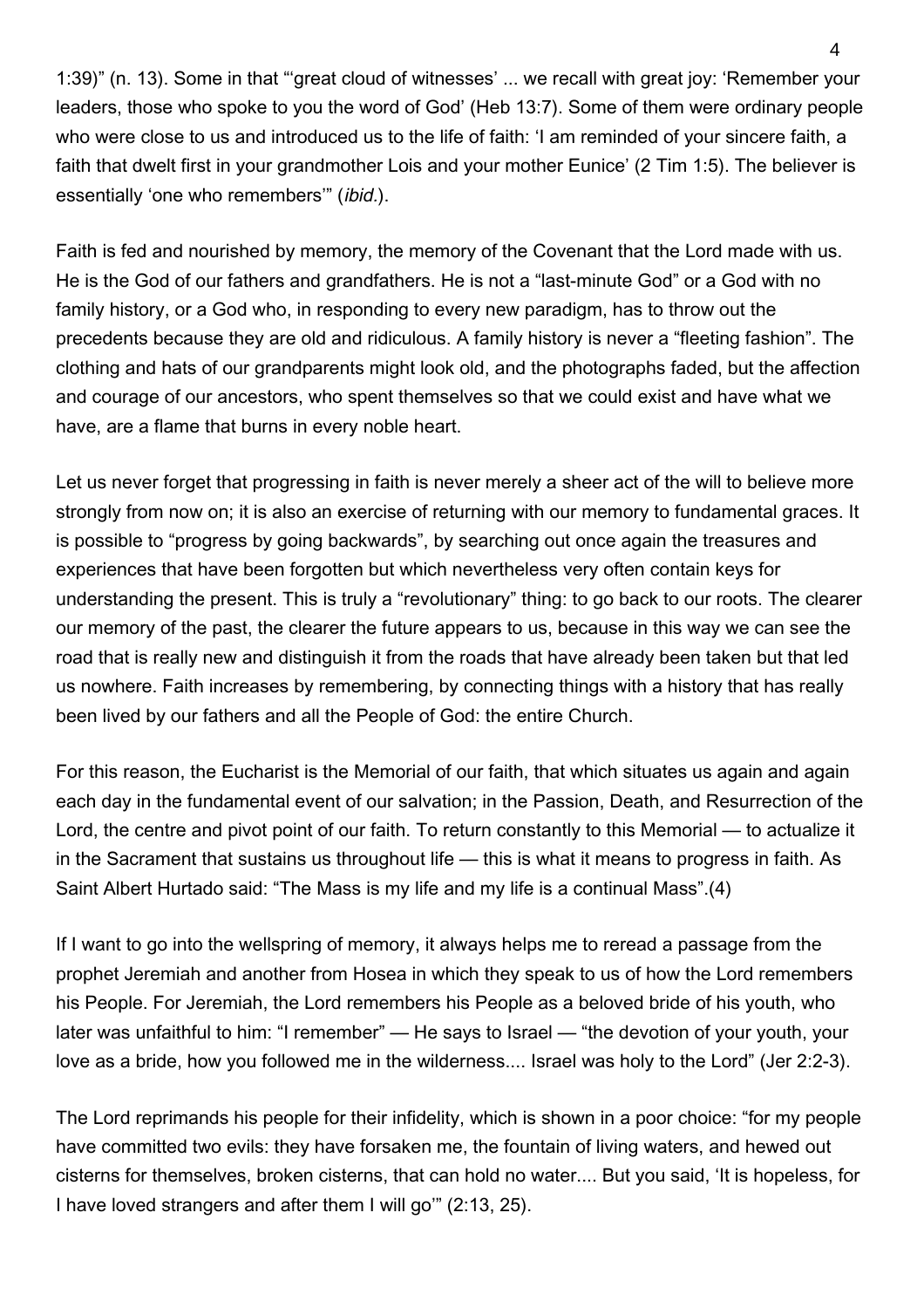For Hosea, the Lord's memory of his People is that of a pampered son who then turns ungrateful: "When Israel was a child I loved him, and out of Egypt I called my son. The more I called them, the more they went from me ... burning incense to idols. Yet it was I who taught Ephraim to walk; I took them up in my arms, but they did not know that I healed them. I led them with cords of compassion, with bands of love, and I became to them as one who eases the yoke on their jaws, and I bent down to them and fed them.... My people are bent on turning away from me" (11:1-4, 7). Today, just as then, the ingratitude of the shepherds affects the poorest of the faithful people, who remain at the mercy of strangers and idolaters.

## Hope not only for the future

Faith is sustained and given room to progress through hope. Hope is still anchored in Christ, in a transcendent future, of which the temporal future — considered in a chronologically linear way is only an expression. Hope invigorates the backwards glance of faith, leading us to find new things in the past — in the treasure of our memory — because one meets the same God one hopes to meet in the future. Moreover, hope extends to the outermost boundaries, in all the expanse and depth of the immediate and daily present, and it sees new possibilities in one's neighbour and in what can be done in the here and now. Hope is knowing how to see — in the face of the poor whom we encounter every day — the same Lord who will come again one day to judge us according to the criteria we read in chapter 25 of the Gospel of Matthew: "As you did it to one of the least of my brethren, you did it to me" (v. 40).

In this way, faith progresses existentially by believing in the transcendent "impulse" that moves is active and operative — toward the future, but also toward the past in all the breadth of the present moment. This is how we can interpret the passage from Paul's letter to the Galatians where he says that what really counts is "faith working through love" (5:6): a charity that, when moved by memory, confesses, with praise and joy, that it has received love; a charity that, when it looks on high, confesses its desire to open its heart to the fullness of the greatest Good; these two confessions of a faith rich in gratitude and hope translate into action in the present: faith confesses itself in practice, by going out of itself, by transcending itself in adoration and service.

### Discernment of the moment

In this way, we see that faith, invigorated by the hope of discovering Christ in the depth of the present moment, is tied to discernment. It is fundamental to discernment to take a step back, just like when we step back for a moment to get a better look at the panorama. There is always a temptation to act on our "first impulse", making us want to resolve a question or problem immediately. In this sense, I believe there is a vital and powerful initial discernment: namely, not to allow ourselves to be deceived by the force of evil, but rather to look at the victory of the Cross of Christ in every human situation. In this regard, I would like to reread with you an entire section of [Evangelii Gaudium](http://w2.vatican.va/content/francesco/en/apost_exhortations/documents/papa-francesco_esortazione-ap_20131124_evangelii-gaudium.html), because it will help us discern the insidious temptation of sterile pessimism: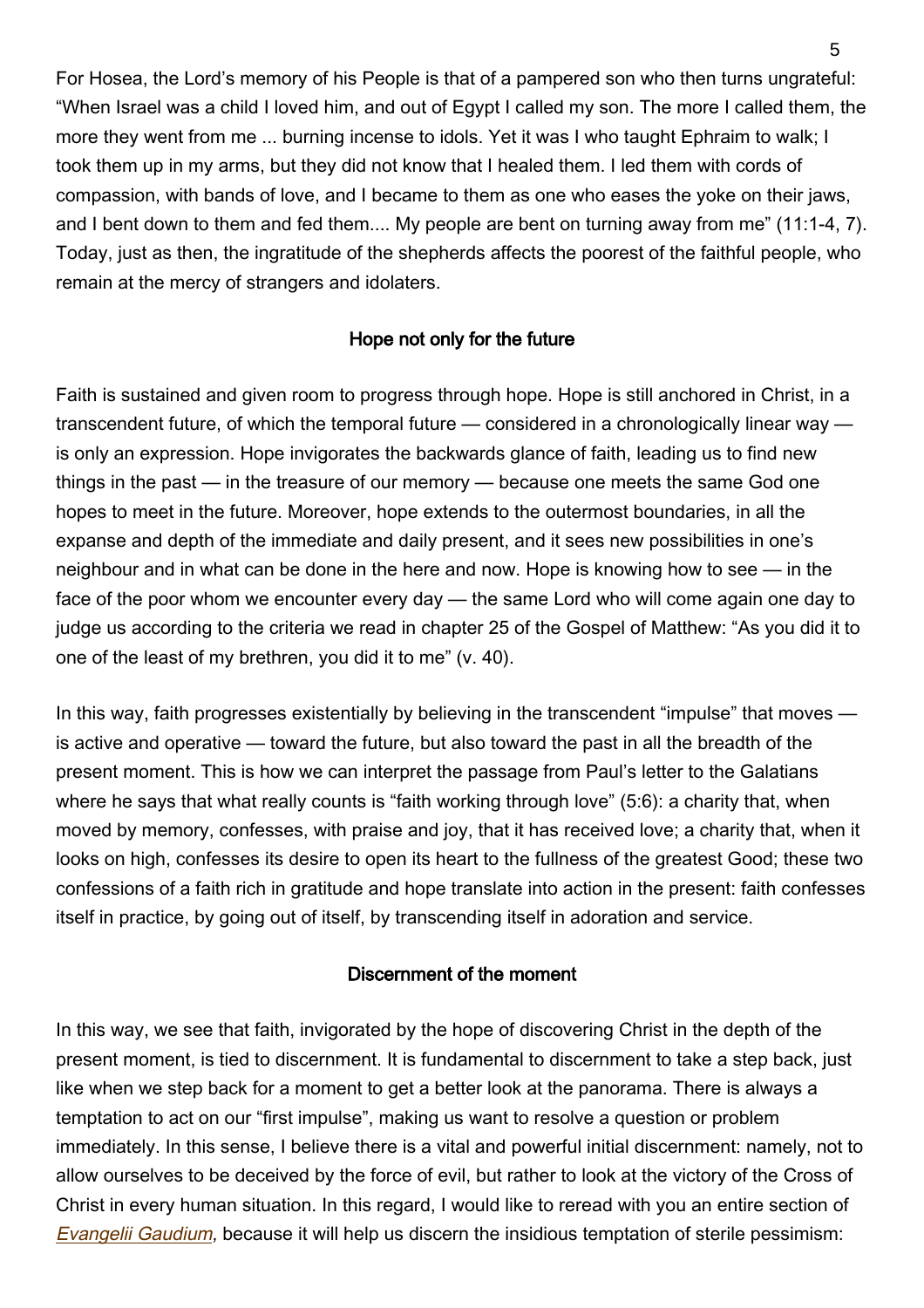"One of the more serious temptations which stifles boldness and zeal is a defeatism which turns us into querulous and disillusioned pessimists, 'sourpusses'. Nobody can go off to battle unless he is fully convinced of victory beforehand. If we start without confidence, we have already lost half the battle and we bury our talents. While painfully aware of our own frailties, we have to march on without giving in, keeping in mind what the Lord said to Saint Paul: 'My grace is sufficient for you, for my power is made perfect in weakness' (2 Cor 12:9). Christian triumph is always a cross, yet a cross which is at the same time a victorious banner borne with aggressive tenderness against the assaults of evil. The evil spirit of defeatism is brother to the temptation to separate, before its time, the wheat from the weeds; it is the fruit of an anxious and self-centred lack of trust ... in these situations we are called to be living sources of water from which others can drink. At times, this becomes a heavy cross, but it was from the cross, from his pierced side, that our Lord gave himself to us as a source of living water. Let us not allow ourselves to be robbed of hope!" (85-86).

An expression such as "let us not allow ourselves to be robbed..." reminds me of Saint Ignatius' rules for discernment: Saint Ignatius customarily represents the devil as a thief. He says that the devil acts as a captain who attacks our weakest points in order to win and take from us what he wants (Spiritual Exercises, 327). In our case, today, I believe he is looking to rob us of joy — as if he wants to rob us of the present moment  $(5)$  — and of hope — of going out, of walking — which are the graces for which I ask most, and for which I ask for prayer for the Church in this time.

At this point, it is important to take another step forward and say that faith progresses when, in the present moment, we discern how to concretize love in the good that is possible as measured by the good of the other. The first good of the other is the power to grow in faith. The shared plea of the disciples — "increase our faith!" (Lk 17:6) — implies an understanding of faith as a common good. We also need to consider that to seek the good of the other involves a risk. As we read in **[Evangelii Gaudium](http://w2.vatican.va/content/francesco/en/apost_exhortations/documents/papa-francesco_esortazione-ap_20131124_evangelii-gaudium.html):** "A missionary heart is aware ... that it has to grow in its own understanding of the Gospel and in discerning the paths of the Spirit, and so it always does what good it can, even if in the process, its shoes get soiled by the mud of the street" (45).

This discernment entails an implicit act of faith in Christ as present in the poorest, the lowliest, the lost sheep, the demanding friend. Christ is present in those who come to meet us: either making themselves seen, like Zacchaeus or the sinful woman who enters the room with a vase of perfume; or almost unnoticed, like the woman with a haemorrhage. Christ is also present in those we run up to meet, feeling compassion for them as we see them from afar lying on the side of the road. To believe that Christ is there, to discern the best way to make a small step toward Him for the good of that person: this is how faith grows. Just like praising Him is progress in faith and desiring more of Him is progress in faith.

It would be good for us to pause for a moment and reflect on this idea of the progress in faith that occurs through the discernment of the moment. Progress in faith within the framework of memory and hope is more developed; whereas this firm point of discernment, perhaps less so. It could